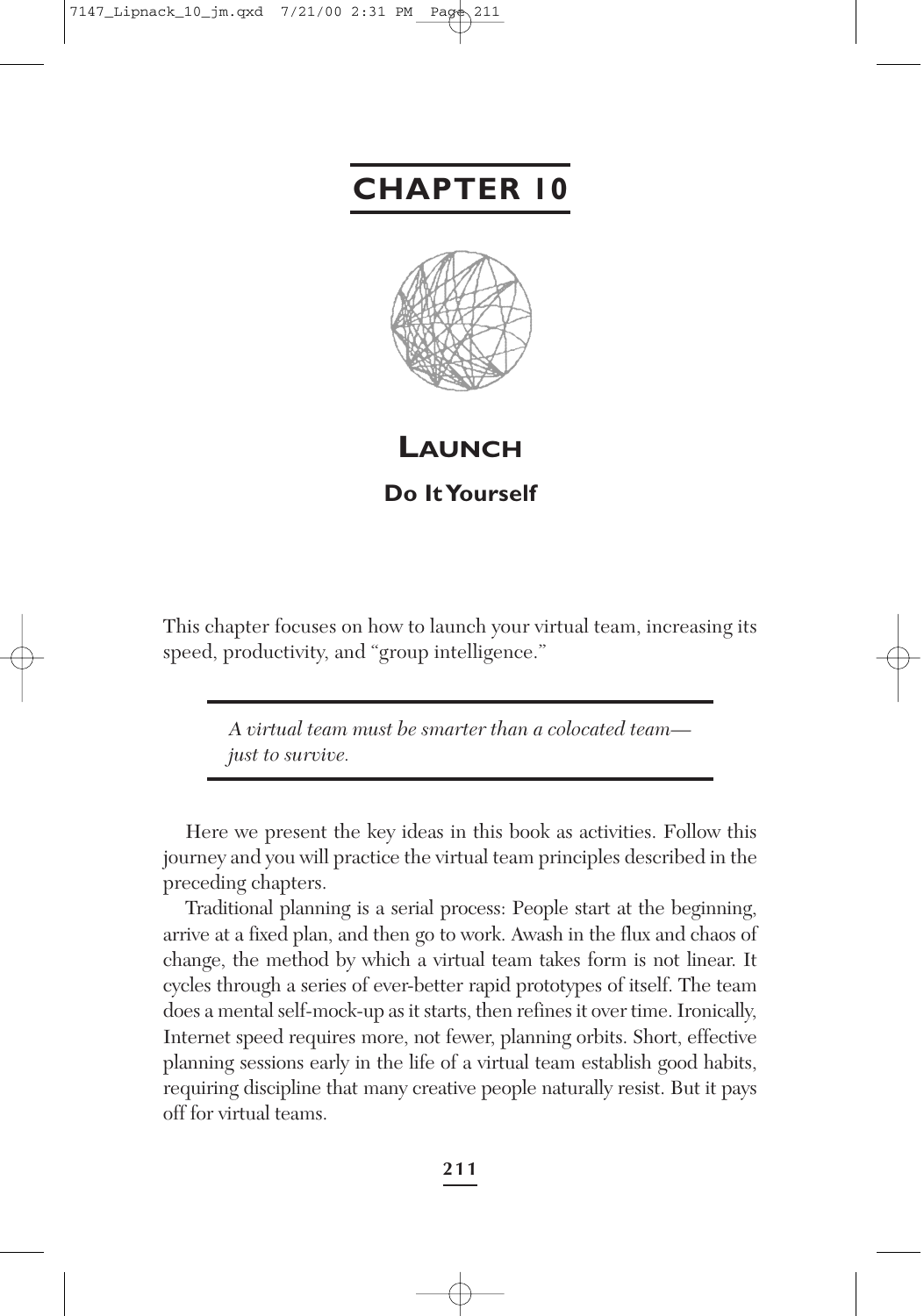## **Your Journey**

To get the most out of this chapter, stop right here and conjure up a real or imaginary virtual team. It can be any team that you're familiar with the most successful team project you've ever been on, the team you're on right now, or a team you'd like to design.

We invite you and your imagined group to come along on a journey that will launch your team in a *turbo session* that kicks off your work together.

Apply your own experience as you read. Employ the steps to evaluate what worked in the past and/or as a checklist to start up and launch a new team. Ideas translate into real data that the team gathers about itself and its work, guiding it as it goes through its launch. Mentally enter information or check off items (for example, "We wrote down our purpose," or "Karl, Kee, and Keith are team members"). Use question marks where it's not clear how this applies to your example. Leave blanks for missing pieces.

As you accumulate a picture of your team and its work, you generate a database profile unique to your team. Your particular details of people, purpose, links, and time constitute a shared mental model that you can express in technology. Launch your team in seven steps:

- **1.** Create identity.
- **2.** Draft mission.
- **3.** Determine milestones.
- **4.** Set goals.
- **5.** Identify members.
- **6.** Establish relationships.
- **7.** Choose media.

You can use these seven steps to meet differing launch needs:

- For a *simple team* with a short time frame, these steps may be all you need. A quick launch like this may be enough to create trust and a "back-of-the-envelope" plan.
- For a more *complex team*, the steps provide an early planning loop to generate scope, define frameworks, and make long-lead-time decisions. This early model makes later detailed planning more effective and faster.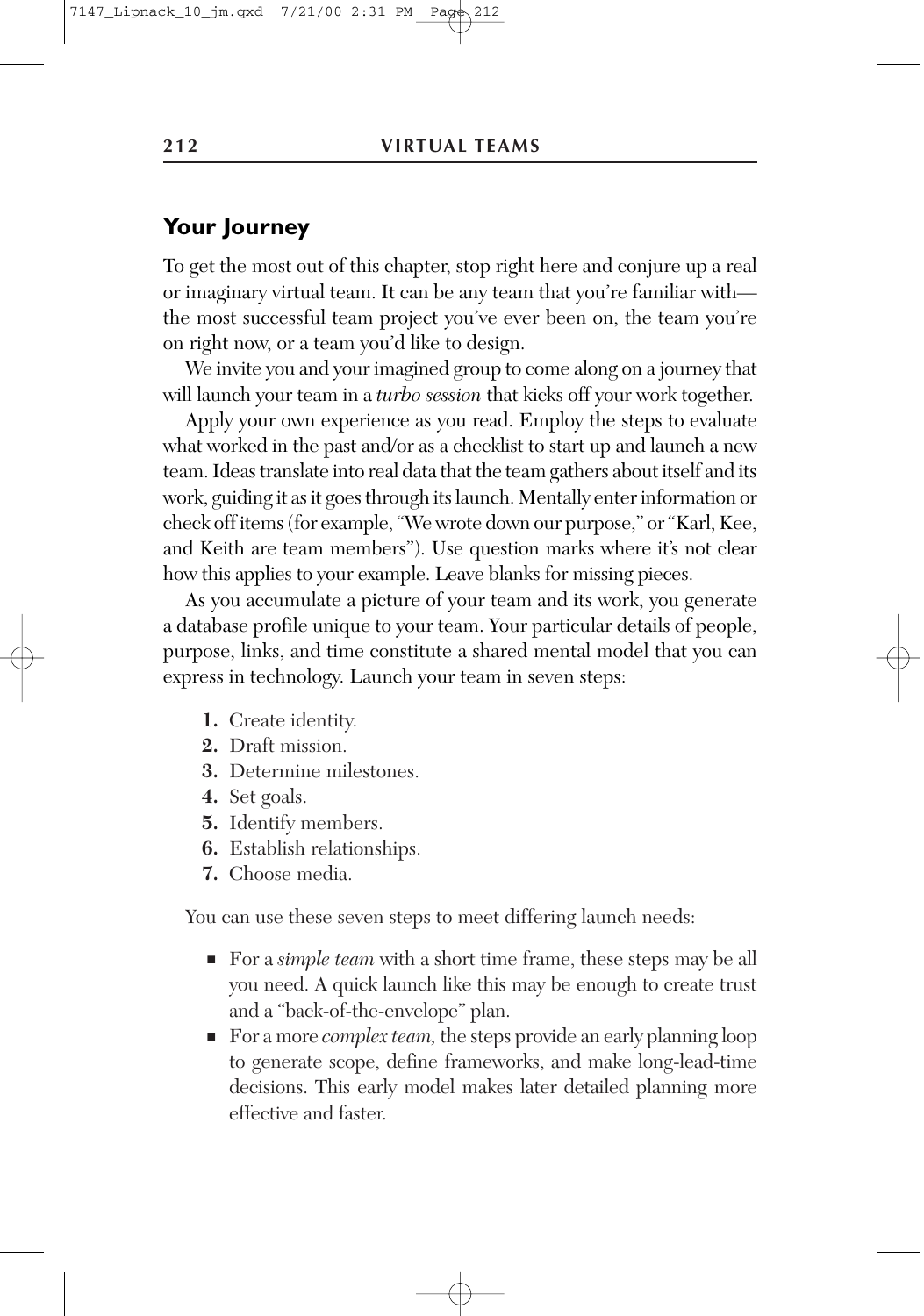■ *Subteams* inside complex multilevel teams often can make do with this basic launch.

To succeed, the launch must involve the key people responsible for implementation and results, including sponsors. Participatory planning is a powerful way to achieve early virtual team alignment. This is the moment for a sponsor to make a lasting contribution and set up the team for success.

The creation of the first rough virtual team plan is a powerful, shared experience. Connect early and often. From your very first conversations, be conscious of how much the process is a mix of face-to-face, virtual real-time (synchronous, like phone), and non-real-time exchanges (asynchronous, like e-mail).

Remember, face-to-face is the fastest way to build trust, crucial in the early phases of virtual team life. If face-to-face meetings are too costly, do the next best thing and invest in telephone or videoconference (synchronous) meetings or same-time web-based interactive technologies. Use as many interactive media as the team can handle. And if you are too global to find same-time windows easily, learn how to hold asynchronous events using fast-cycle online discussion forums and conferences.

Go digital wherever possible and as soon as possible. As you head into the cycles of planning, use the technologies that will make your virtual team successful when it's up and running.

> *Now is the time to introduce new technologies and consider major changes! Encourage change and experimentation early and discourage it later.*

Your virtual team is like an architectural sketch. Keep drawing it, cycling through, asking yourself questions until the model of your team meets these requirements: Is its purpose simple enough to recite in a sentence or two? Can you draw a picture of the organization for other people? Does it pass the gut test? Do you feel that the project is doable?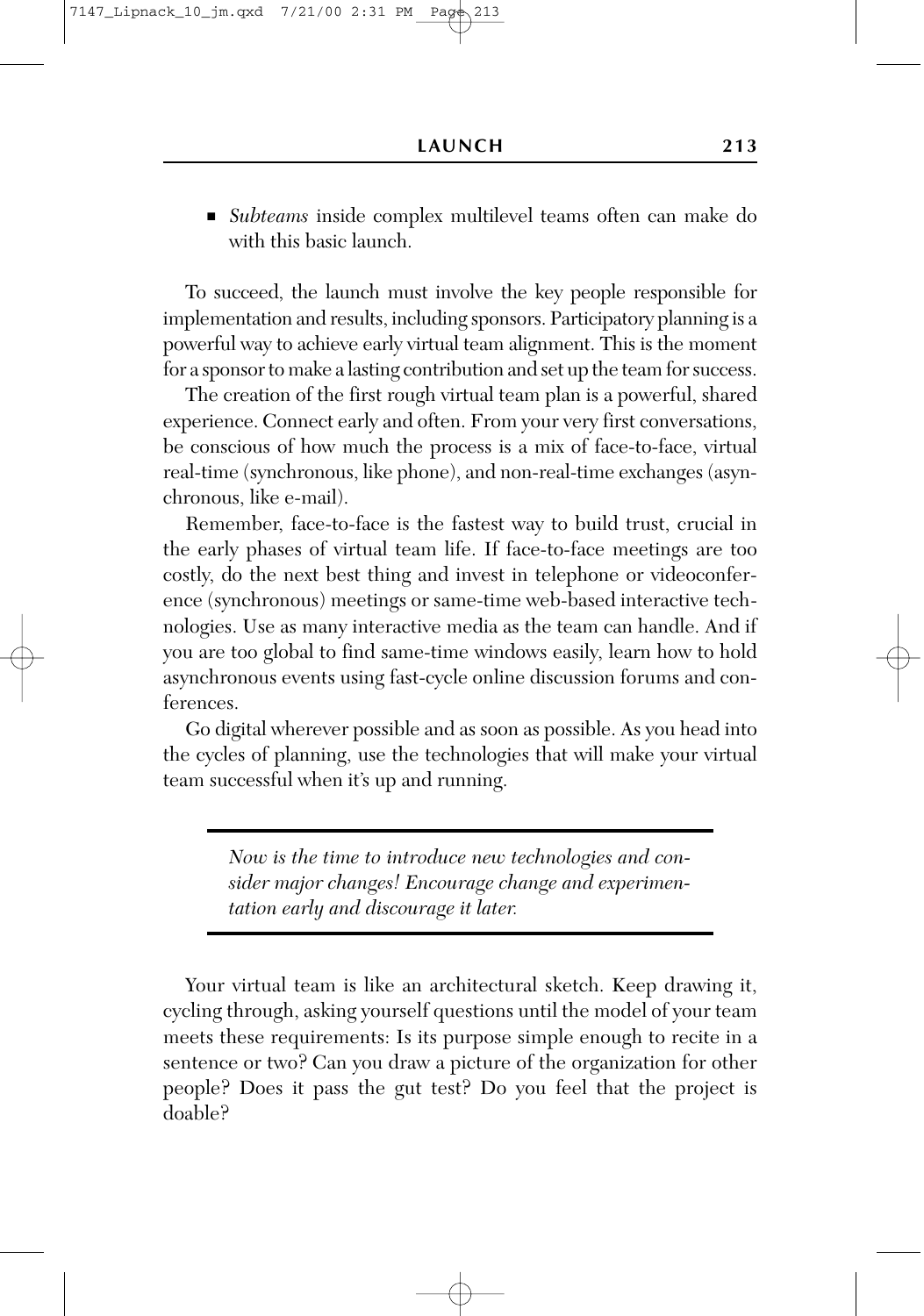### **Seven Steps**

Any successful virtual team must answer seven questions. As you move through this thought experiment and linear book format, remember that all these activities happen simultaneously even as the logic of the journey unfolds as a one-after-the-other series of steps.

Teams entwine social and task systems. In this launch scenario, task takes the lead, but the underlying social system is also being generated. While you focus on goals, you forge alignment through participatory processes where members seek shared understanding. When you map relationships at the intersection of people and purpose, you also establish the leadership structure.

Ultimately, it is a healthy social system that enables a task-oriented team's success in working across boundaries.

#### *Step 1: Create Identity*

How does a virtual team begin? People with an idea start talking, and soon a new virtual team is on its way to formation. Regardless of how it begins, a team grows as *people* with shared *purpose link* over *time.*

"We" marks the moment when a team becomes real. Sometimes an ineffable "click" is felt, or a satisfying "plunk"<sup>1</sup> is heard. This team consciousness usually dawns in the turbulent launch phase of its life cycle. The need to create team identity, however, begins with the first strands of relationships that emanate from a shared idea.

A team's name symbolizes its identity, its smallest mental model: Alpha, BagelNet, Calypso. Names may be wild creative expressions of mission or merely descriptive tags. A team often begins with a temporary nickname as an agreed-upon placeholder for a "real" name to come when the purpose is better understood.

Your name labels your team. Consider a formal name that clearly communicates what the team is about—for example, SunRevenues, Sun's web-available financial reporting system team. Then nickname the team or make it an acronym: SunREVs. (See Figure 10.1.)

Virtual teams often require an officially registered identity as well. While colocated teams get their reality by physical presence, virtual teams have to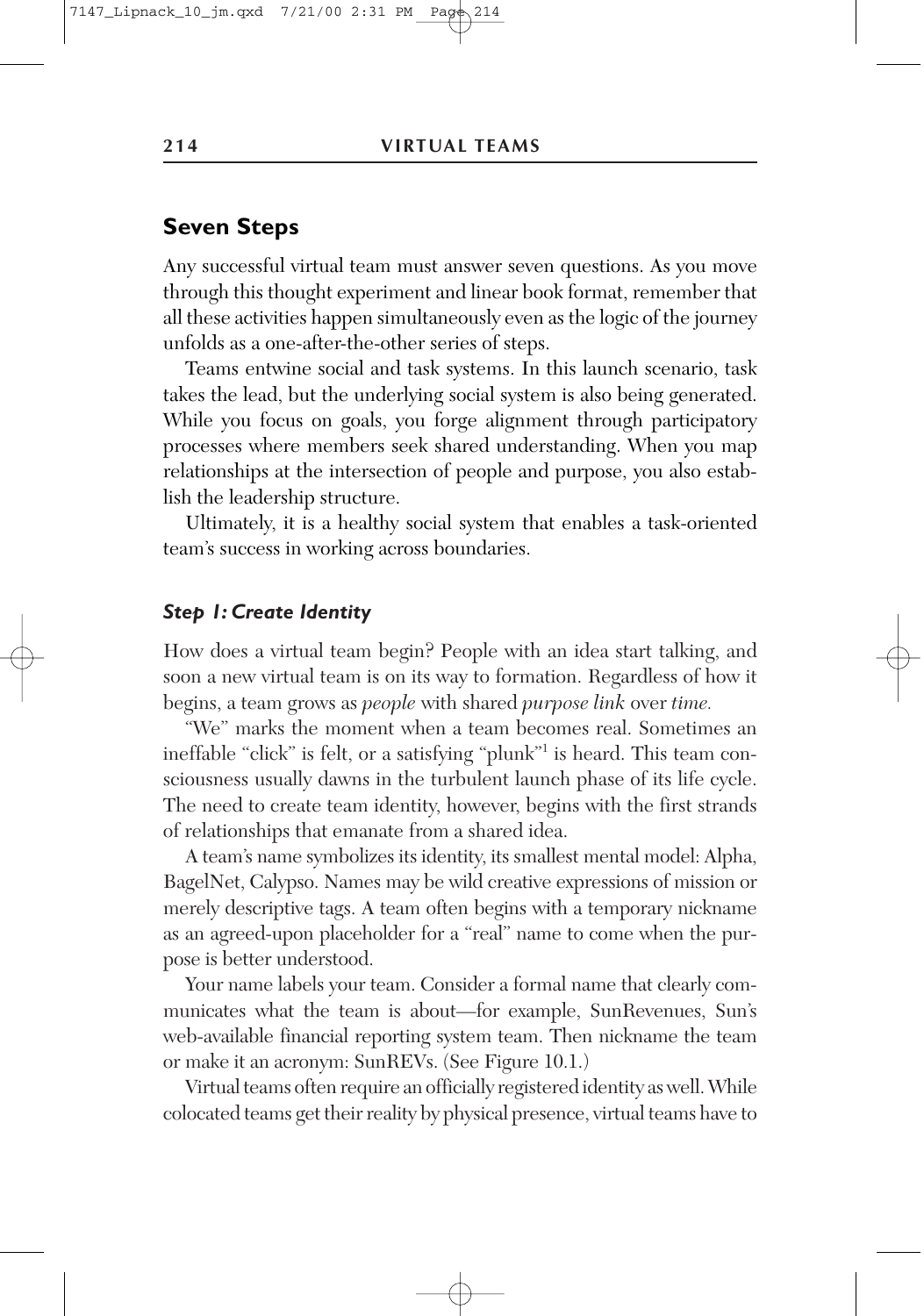**Figure 10.1 Name**



stake out shared electronic space. Many organizations acknowledge the existence of a new virtual team with accounting codes, login lists, and web sites. At companies like Sun and GE where virtual teams are formal parts of the system, corporate support and electronic privileges require the filing of charter documents. For a start-up, incorporation is an early significant event, often marking the team's official beginning.

#### *Step 2: Draft Mission*

Rule number 1 of every team is to get the purpose right early and review it often. This exercise is at once more important and more difficult for virtual teams. Even when it receives its purpose as an explicit charter from above, a team must do the hard work of interpreting and expressing the mission in its own words. Functioning with far less oversight than is customary for a traditional team, everyone on a virtual team must understand and agree with the purpose.

Writing a vision or mission statement has become a joke to many. If the exercise stops there, chuckle on. However, when setting purpose becomes the basis for the group's work, it is a powerful source of energy.

We cannot overstate the value of a virtual team cycling through its purpose-setting exercise several times. Realize that even in the Internet Age missions coalesce over time and morph as needed in response to changes in the environment. What you are really doing here is initiating an ongoing mission-setting process.

In the end, your team must make its purpose explicit and concrete. For some, this means writing down the purpose in a formal mission statement; for some it is a list of outcomes; still others will embrace a diagram or picture that captures the essence of what the team is about. These, too, are icons of an emerging identity. (See Figure 10.2.)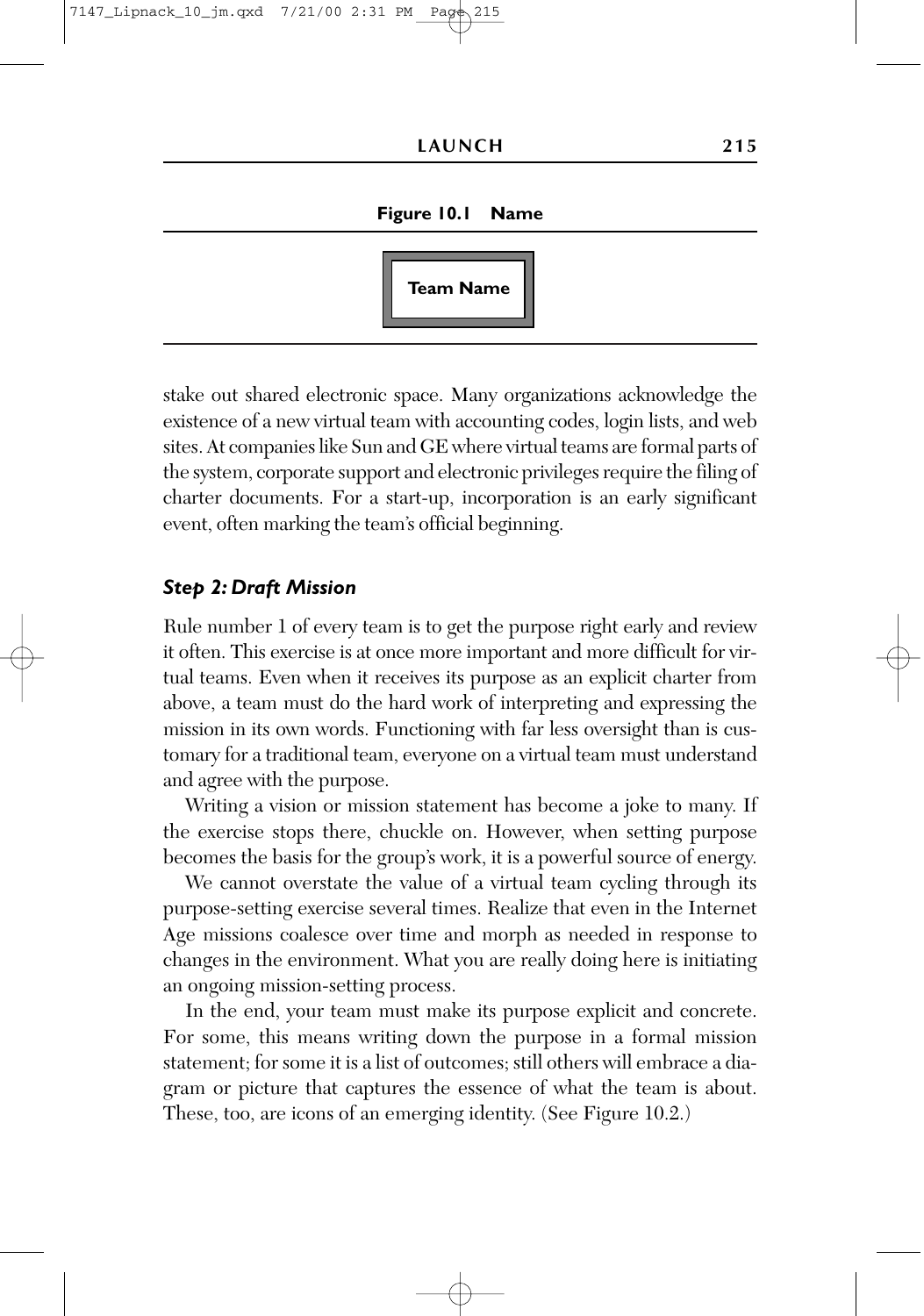

Ready to begin? Answer this question: "Why are we doing this?" Draft a statement of intent. Make your proposed mission—your topmost goal and essential motivation to action—explicit. Use verbs, action words. As time goes on, the revised and updated purpose statement becomes the formal instrument for stamping and evaluating the group's legitimacy.

Now answer: "What are we going to do?" Can you name the team's primary result? Use nouns to describe the real objectives, the bottomline outcomes that are the team's reason for being. Mentally place yourself in time at the end of the project, then look back. Draw pictures that describe the final product of your team's work.

Decisions and deliverables—such as events, reports, presentations, prototypes, or anything else that represents the concrete consequences of joint effort—are all results. Some, like GE Six Sigma teams, express the ultimate products of their work in numbers. Market share, lower cost, and faster cycle times all are great metrics. Where criteria for success are clear, state them.

Every mission statement and its proposed result sit inside a broader vision, whether explicit or implicit. It's the vision that stirs the passion of purpose—or the ho-hum lack of it. Historically, the leader expresses and nurtures the vision with spoken words. Written down, the vision serves as the preamble to missions and goals. E-mails, memos, diagrams, presentations, white papers, and other symbols of shared motivation accumulate and help spark the emotional bonds that carry the chemistry of collaboration.

#### *Step 3: Determine Milestones*

For many teams, virtual or not, the period from the first quickening of vision to the stating of a clear purpose may take as long as the whole rest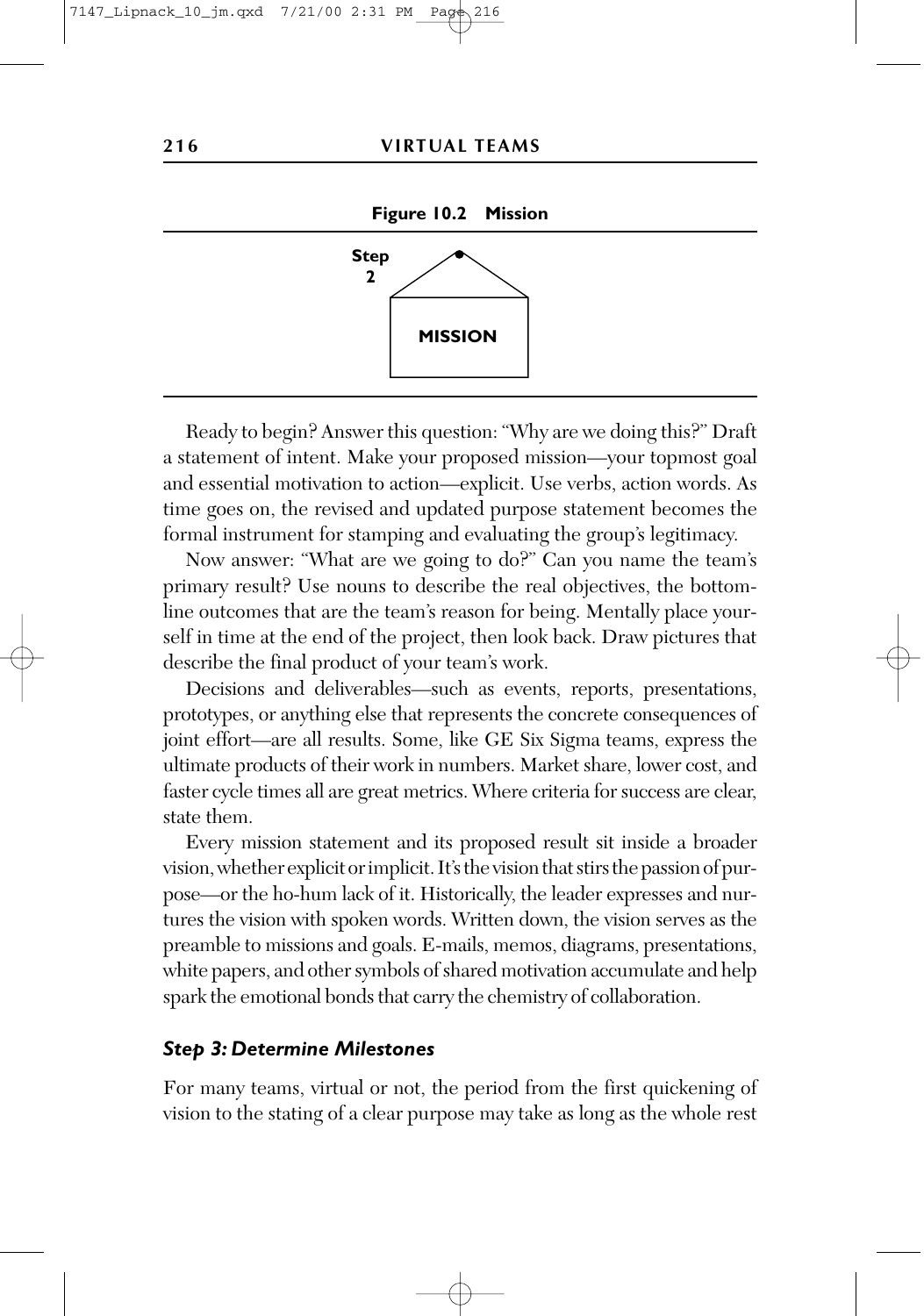of the life of the team. Start-up can be frustratingly long or bewilderingly brief. Setting milestones signifies a quickening of the pace and advance preparation for implementation.

Teams live according to the calendar; they immerse themselves in time. They sputter into life as people talk, meet, argue, agree, and formalize. Early team history accumulates as people make contact and strengthen relationships, whereas it records later history in events, activities, and outcomes.

To establish its overall schedule, the team sets or accepts delivery dates for results, however imprecise the estimates may be. Key outside dates, such as budget cycles and major conferences that impact the team, help shape the calendar. One-time deadlines, milestones, or periods for performance evaluations all punctuate team life and help you rough out the phases and pace of activity.

New teams usually have a time frame in mind—whether fixed, firm, or flexible. This is the time container within which the team's life plays out. Use the "Stressed S" curve (Figure 6.2) as a guideline for marking expected milestones that segment the life cycle into big chunks. Time frames for start-ups are particularly opportunistic and situational; thus milestones are more difficult to discern and predict. (See Figure 10.3.)

Whether one date in the future or a time line of major milestones, this exercise creates a time frame for making estimates and setting goals. Of course, flexibility is the watchword for realistic schedules.

#### *Step 4: Set Goals*

The next step is to carve out the major pieces of work for the team, the internal structure that distributes leadership. To get from vague vision to concrete results, you need to organize the work and decide who's going to do what.



**Figure 10.3 Milestones**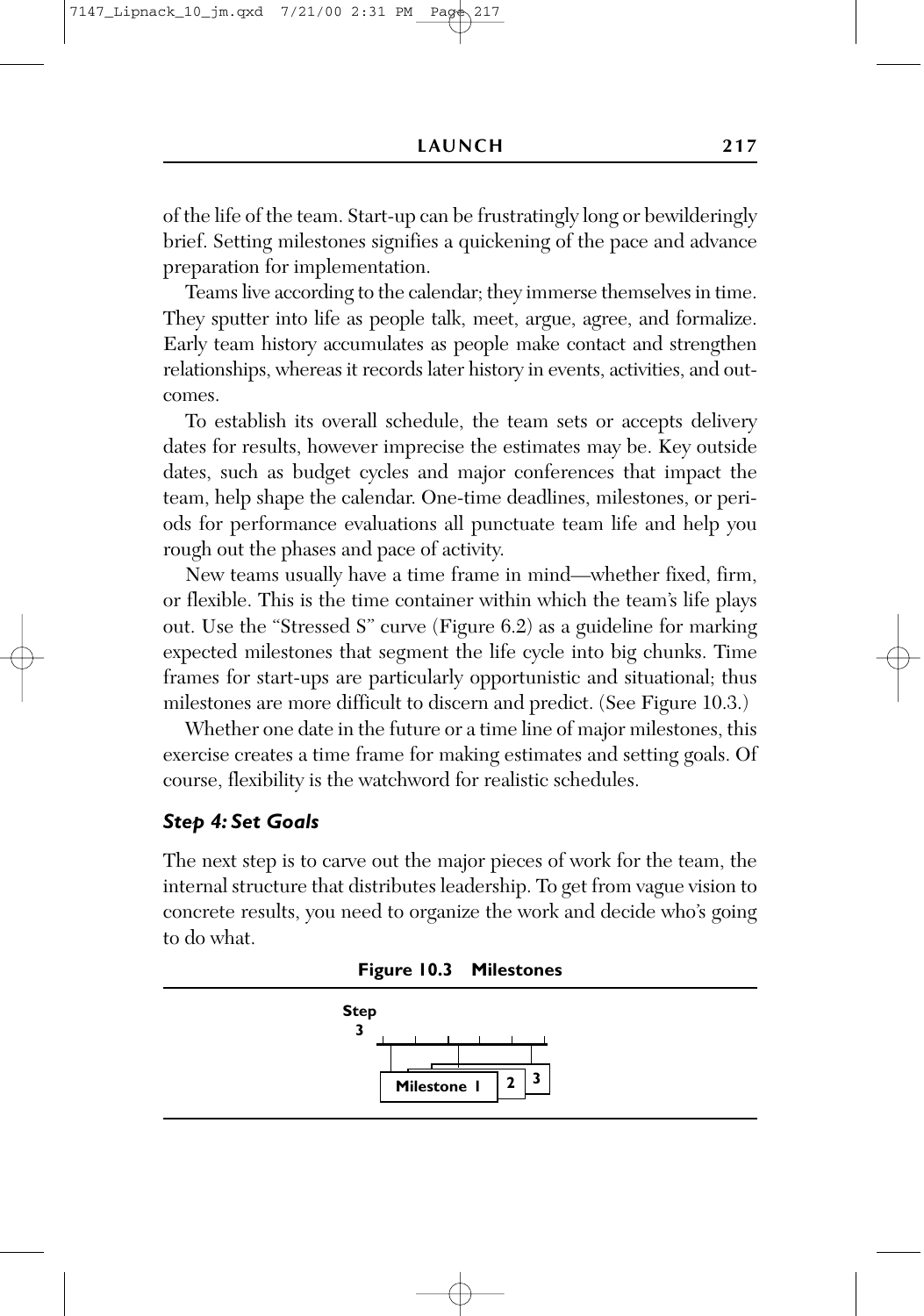*Do not leave your internal organization to chance.*

Even the smallest groups form into subteams to get work done. Be conscious of your choices. Internal design is your key to collective intelligence.

Establish a set of goals that, when achieved, together accomplish the overall purpose. Well-conceived goals mark the major ingredients of the team's work and are the seeds around which subteams take shape to actually do the work. They are like the internal functions of a corporation—work units that productively organize clusters of people. For us as individuals, subteams mean we wear many hats in many small teams.

Make a first cut at naming the key goals of the team. (See Figure 10.4.) Keep these major categories to a handful or two (five to ten). Assess whether this set of goals covers the mission and the achievement of the overall result. Brainstorm this list as soon as you can and come back to it when you can. Keep the categories fluid as purpose, people, and links are initially itemized. Look ahead to nailing down the goal and subteam categories as the team positions for takeoff.

*The right goals provide the magic of motivating energy.*

After the first pass at goals, discuss a single concrete result for each goal. State multiple results as needed. Sometimes the result already resides in the goal statement, and you can simply pull it out and make it explicit so that you can track it. Other times, a perceived goal falls apart because the

**Figure 10.4 Goals**

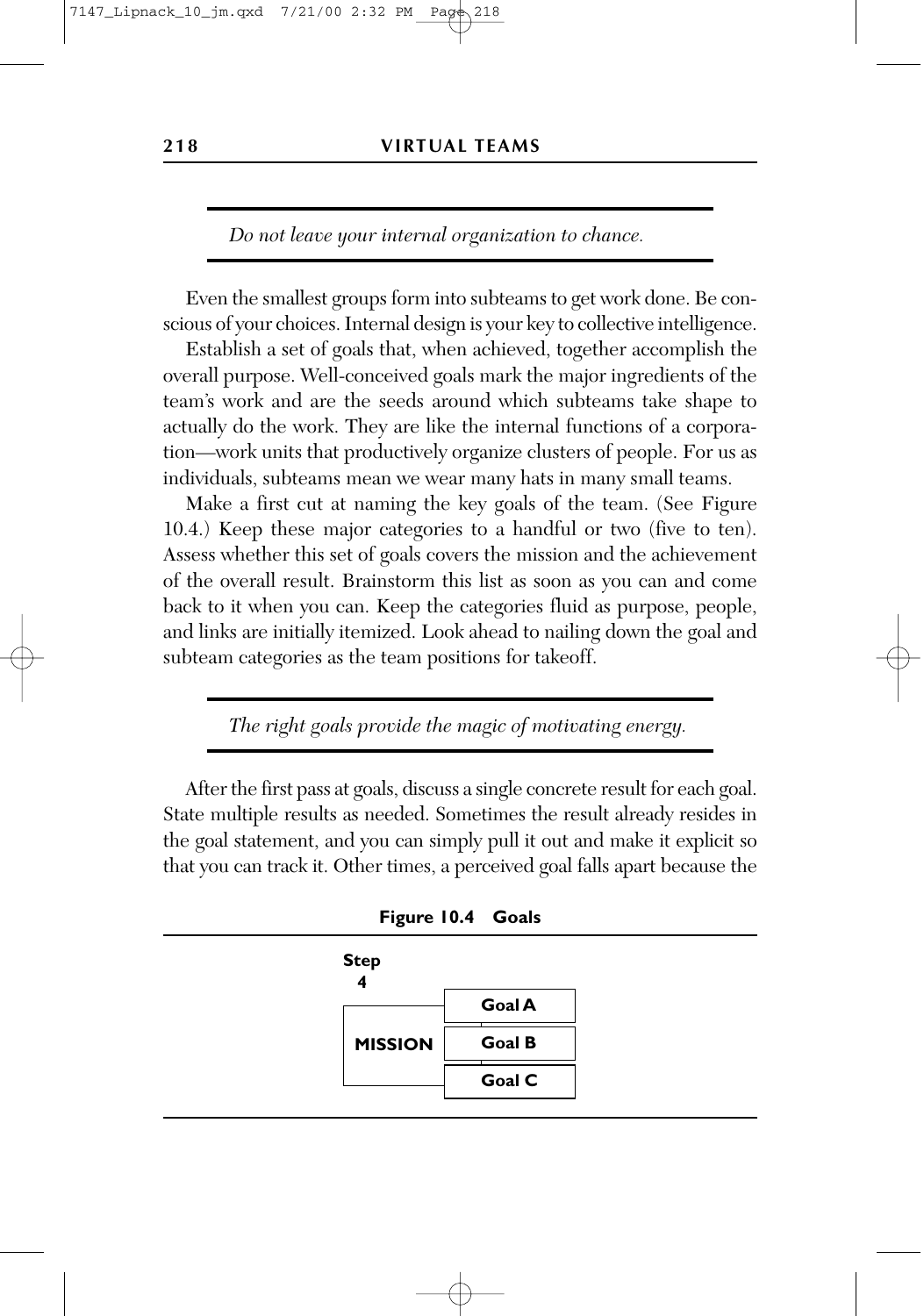group cannot see, or cannot agree upon, a concrete outcome or measure that represents it. Indeed, the discussion of results often uncovers real disagreements and viewpoints.

Collaboration depends on cooperation. Getting collaborative goals right is an art, not a science. Collaborative goals require interdependence, but dependencies are a feature of competition as well. Competitive conflicts develop from differences in people's personalities, motivations, fears, perceptions of the facts, opinions, interests, and how much power they wield.

The path to cooperative payoff often leads through the thickets of competitive conflict. Indeed, this is where truly excellent teams shine in moments when they meet their greatest internal challenges. Virtual teams are particularly challenged and don't work well when internal competition is high. Trust breaks down, and face-to-face meetings or intervention by trained team professionals are sometimes the only ways to resolve the conflict.

#### *Step 5: Identify Members*

People or purpose, which comes first? Answer: Both. A team emerges from the goal-oriented activities of people. As a team crafts some detail around purpose, it concurrently identifies whom it needs to involve.

Make a first list of people and organizations in "bands" of membership from the team's point of view. At the top, write the names of the small core group, followed by the extended team of closely involved members. After that, record the external network of experts and support people whom you recruit on an as-needed basis (Figure 8.2).

Roles are important from the earliest moments of team formation. In many cases, roles become clear in response to the mission before people are identified to fill them in. Later, filling in roles next to people's names on the team roster helps clarify responsibilities. Role clarity must match role flexibility.

To track membership as explicitly as possible, generate a team table. Columns of name, role, organization, and workplace intersect with rows stacked in the order of core, extended, and external participants (Figure 10.5). By noting the home group of everyone involved and the location of their primary workplace, the team better understands who's involved and how virtual the group is.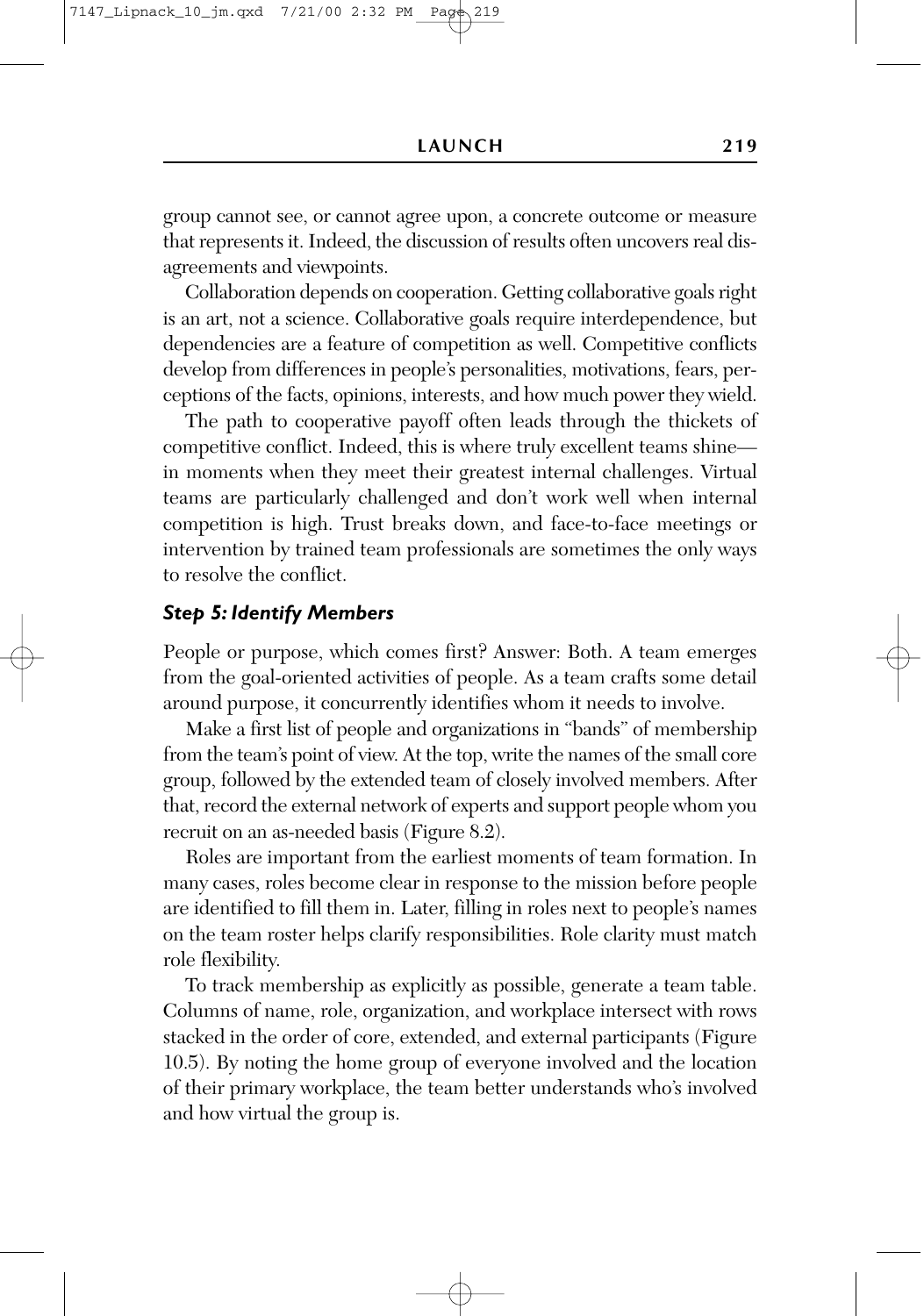

**Figure 10.5 Team Table**

The team table is a practical shared group model of the team's membership. Combined with filled-in profiles of individuals and organizations, the table turns into one of the most useful tools a team can create for itself—a group directory.

Early team lists are quite dynamic. The people who come up with the original idea may not be on the team, key people may require recruiting, and the team may identify empty roles for needed expertise, experience, or representation. Lists of members may start on the backs of envelopes, but they eventually become relatively formal.

A list of names offers an additional bit of basic information about the team: its size, even if membership boundaries are less than exact, particularly in the beginning. Thus, size is sometimes expressed as a range (for example, seven to nine people). Membership is often a moving target for virtual teams, becoming increasingly ambiguous at the fringes as the team grows.

To reach people in the virtual world, you need to know their addresses. Contact information is central to the team, cataloging its boundaries and the means of crossing them. Set up a template for personal profiles to collect the many addresses people have. Include everything you can think of: office locations, snail mail (traditional postal) addresses, phone numbers (office, home, car, cell, voice mail), fax numbers, e-mail accounts (perhaps several), and URLs. Make it easy for people to upload pictures and link to more information about themselves. In selecting categories for online profiles, consider the things you would naturally communicate in face-to-face settings.

Review and update your own contact information. Expand the list to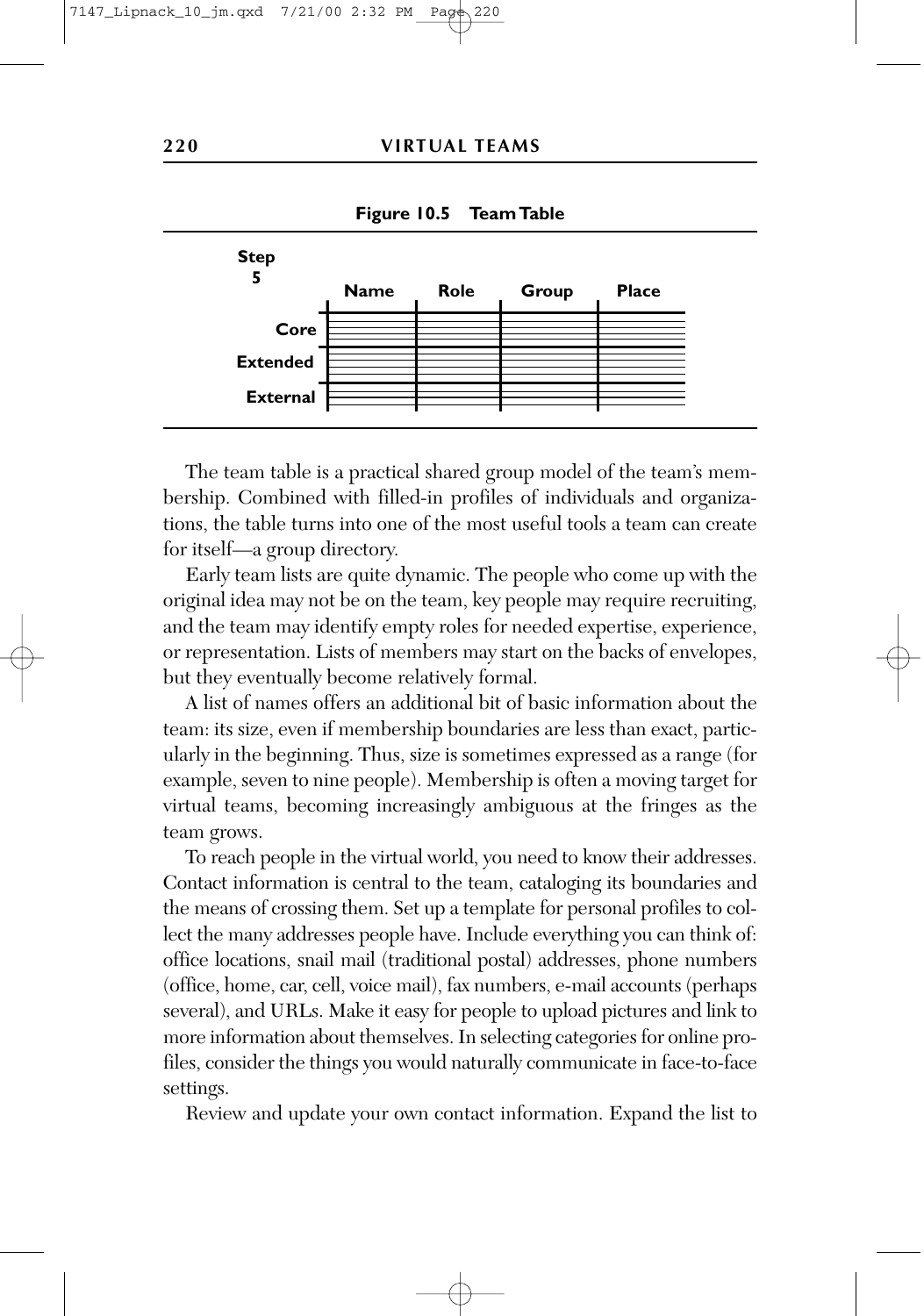include the new members as they appear. A virtual team has external contacts as well as internal interactions, so directories should include all the people in its larger network.

#### *Step 6: Establish Relationships*

To say that virtual team success is 90 percent people is not to say that those people are in isolation. The relationships among people are key: Who needs to connect with whom for what purpose?

For new teams with new objectives, relationships must emerge. Virtual teams can anticipate this by mapping the relationships needed to accomplish the purpose.

One hidden danger lurks on the sidelines of virtual teams: the idea that everyone needs to be involved in everything. You can avoid this recipe for disaster by clarifying just which goals and decisions need everyone's input and which do not. The rich conversation about who needs to be involved in which goals helps people sort through and reduce anxiety about what is attainable. The exercise inevitably flushes out additional needs for expertise and representation, leading to new recruitment and perhaps a larger team. At the same time, people often reevaluate, cluster, or break out goals further during this review.

Goals intersect with a team's membership in a simple relationship matrix.

Identify who needs to be involved in what through a dialogue that you can detail in a Relationship Matrix (Figure 10.6). This dialogue—whether

| <b>Step</b>   |                                                                                                                                                                                                                                      |  |   |   |   |   |      |      |  |
|---------------|--------------------------------------------------------------------------------------------------------------------------------------------------------------------------------------------------------------------------------------|--|---|---|---|---|------|------|--|
| 6             |                                                                                                                                                                                                                                      |  |   |   |   |   |      |      |  |
|               |                                                                                                                                                                                                                                      |  |   |   |   |   | Grou | Grou |  |
|               | Name de Maria de Maria de Maria de Maria de Maria de Maria de Maria de Maria de Maria de Maria de Maria de Mar<br>Name de Maria de Maria de Maria de Maria de Maria de Maria de Maria de Maria de Maria de Maria de Maria de Mar<br> |  |   |   |   |   |      |      |  |
| <b>Goal A</b> |                                                                                                                                                                                                                                      |  |   |   |   |   | X    | X    |  |
| <b>Goal B</b> |                                                                                                                                                                                                                                      |  |   | х | х | X |      |      |  |
| Goal C        |                                                                                                                                                                                                                                      |  | х |   |   |   |      | x    |  |

**Figure 10.6 Relationship Matrix**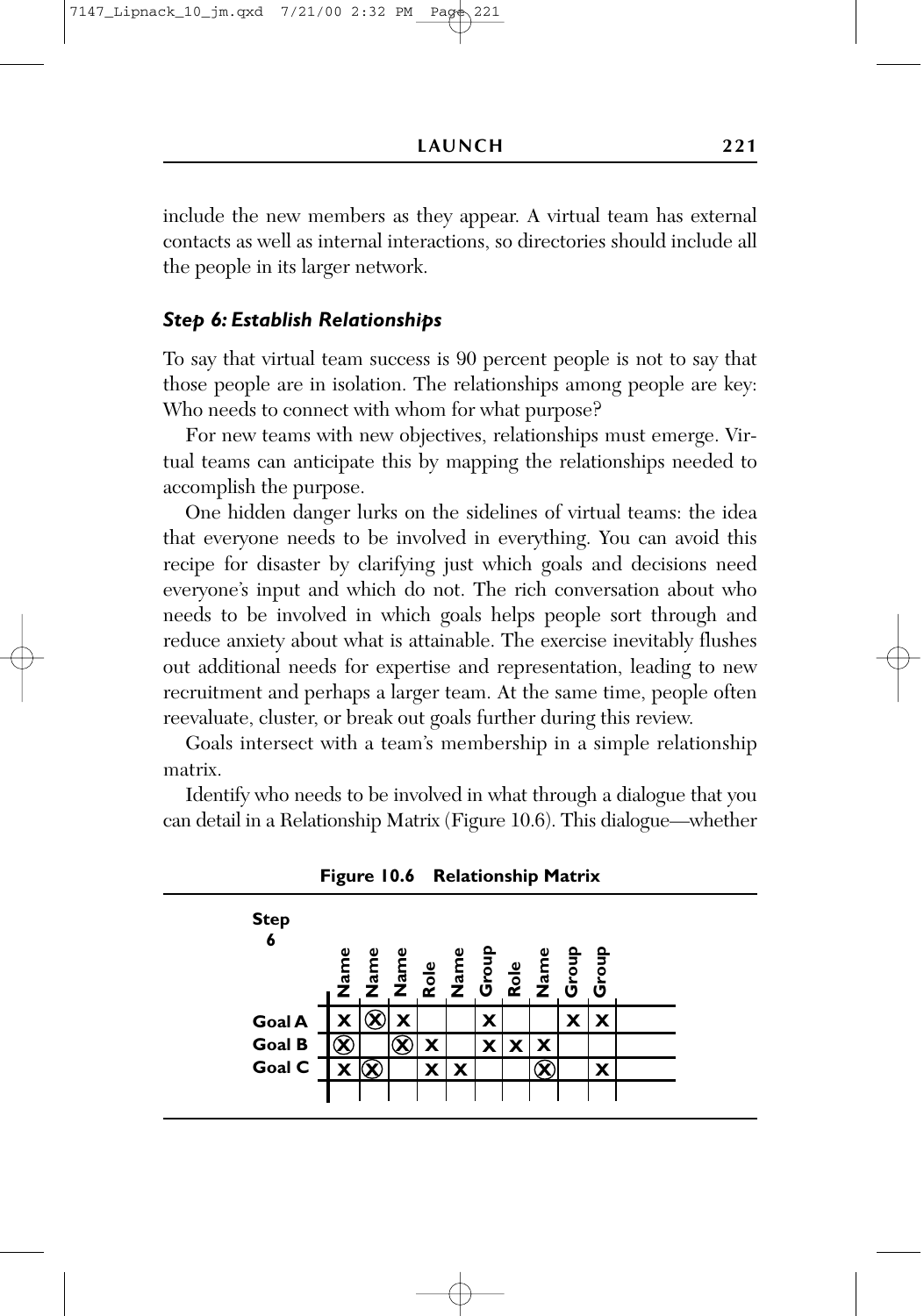in person, on a conference call, or online—addresses each high-level goal and the subteam needed to achieve it. Whenever someone volunteers, is cajoled, or appointed (especially absent members) to a goal team, indicate involvement with an *X* in that member's column.

Each goal requires at minimum one person, and some goals call for everyone's involvement. For most collaborative goals, you need a subset of the whole team. Use the construction of this matrix as a way to explicitly distribute the work, obtain the right participation, identify leadership, and track commitments. (See Figure 11.1 for a more detailed view of this process-mapping technique.)

For each goal team, designate one or more members as leaders. These are the people responsible for specific results. Goals lead to results, so every result will have at least one person responsible for it. Leadership may be singular or multiple, determined in the course of the goal-by-goal dialogue.

Virtual teams increase their overall leadership capability as they divide the work. By identifying task-based leadership, a group distributes its management burden. A team may go into a relationship-mapping session with one appointed leader and come out with everyone feeling like a leader. Shared leadership creates trust in the team. The higher the level of trust, the less people will feel the need to be involved in everything.

Task leadership alone is not sufficient for virtual team success. The team needs people to provide process roles such as liaison, facilitator, knowledge developer, agenda designer, and communications support. It is relatively easy to make task leadership explicit. Not so with process leadership. Aside from overall team leadership, the social roles required to develop and maintain team processes are hard enough to recognize and acknowledge in colocated situations. Acknowledging and filling new roles expands a group's consciousness of itself as an entity.

#### *Step 7: Choose Media*

The relationship matrix and team roster indicate who needs to develop connections with whom to complete different aspects of the work. Many virtual teams need or may greatly benefit from face-to-face time, particu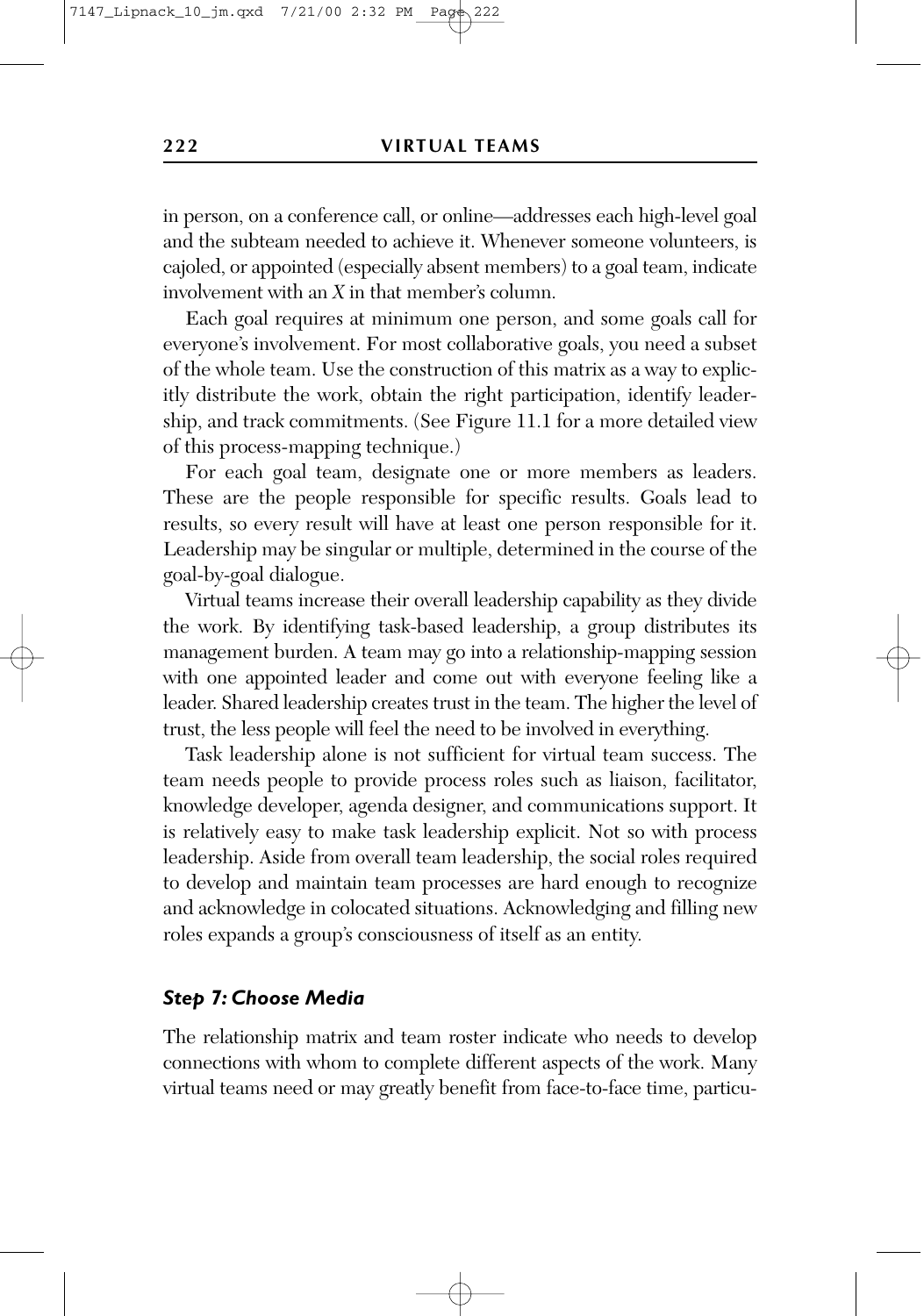larly at the beginning, to develop the plan and build trust. Physical separation is the most common plight of virtual teams, so it is important to evaluate the impact of distance in thinking about the team's communication.

Consider your options at this time of incomparable media choice. Review technologies in the media palette (Figure 9.1). Choose from all eras of communications to best fit the work process needs.

To simplify choice, we think about media in three basic ways: face-toface, virtual same-time (synchronous), and virtual asynchronous. Face-toface is in our genes and stands by itself as the reference point for direct team communication. Synchronous virtual meetings and other activities may be as simple as phone calls, as expensive as two-way video, and as productive as audio-enabled web meetings in virtual team rooms. Asynchronous connections can be made by mail, print, fax, and voice mail. It is, however, the digital media of e-mail, threaded discussions, interactive web sites, and knowledge management databases that provide a truly powerful anytime-anyplace foundation for successful virtual work.

Since the choice of team media is so often influenced by what people already use, it helps to have a way to choose media according to the nature of the work. Look at the goals in terms of the work they imply: generate, choose, negotiate, or execute.

- *Generate* is about creating plans and developing new ideas.
- *Choose* focuses on solving problems with correct answers and making decisions where there are no right answers.
- *Negotiate* is about resolving conflicts of clashing viewpoints and the more difficult mixed-motive conflicts of interest.
- *Execute* is about directly doing work.<sup>2</sup>

Now that you have a general feeling for the type of work required to accomplish the mission, consider how effective and efficient different media are. For generating ideas and executing activities, virtual media, both synchronous and asynchronous, can be as effective as face-to-face, and it is usually more efficient. Choosing and negotiating are often best done synchronously, and negotiating especially requires face-to-face sessions to be most effective.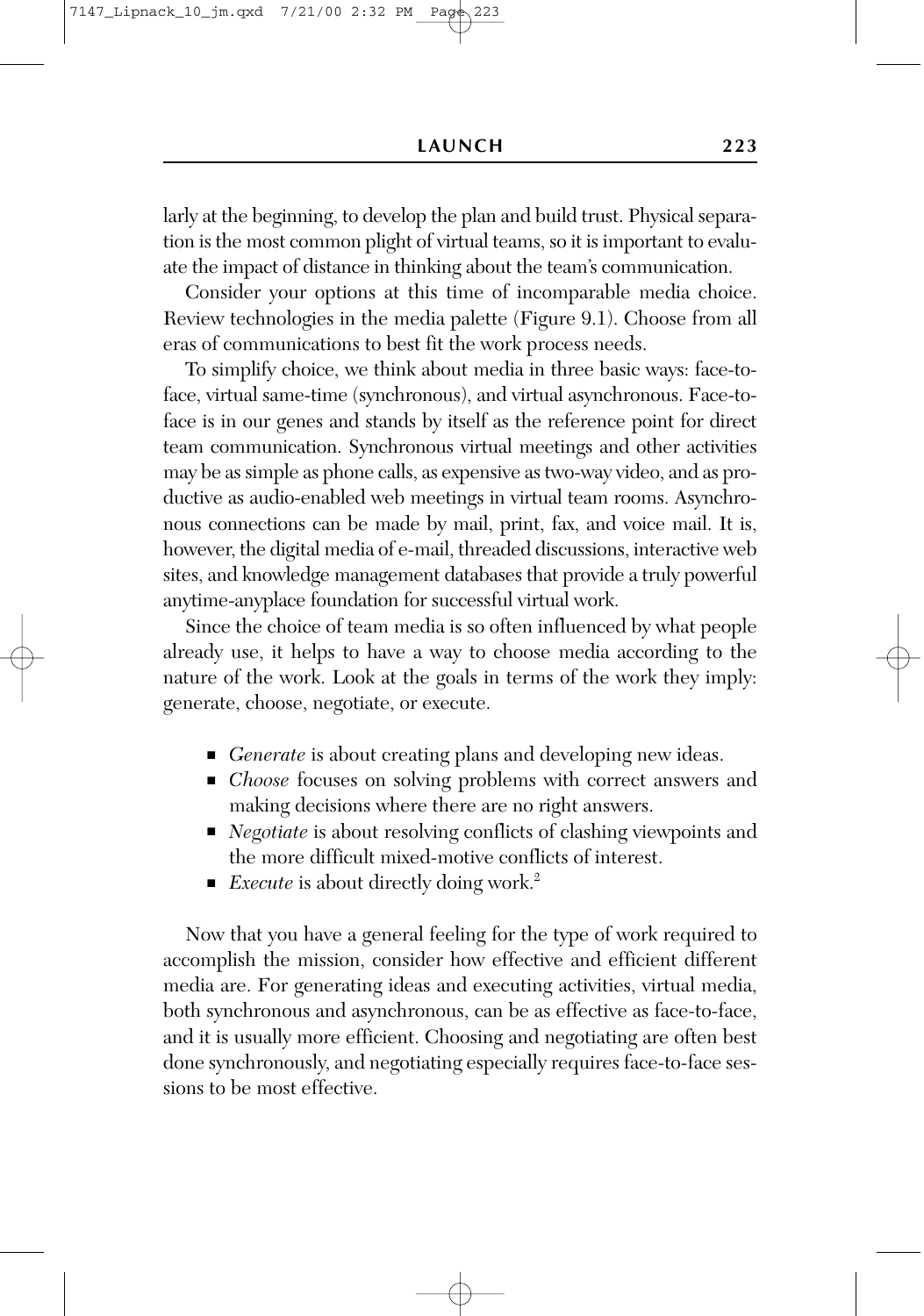The team's media plan grows out of the relationship matrix, conveying the means by which the team communicates the miracle of productive interactions (Figure 10.7).

A media plan may not amount to much if it simply mandates a faceto-face Monday morning meeting—a typical colocated team approach to staying connected. Virtual teams inevitably require multiple media in order to use the right specific medium at the right time.

Look for the most appropriate media to meet your unique needs, with obvious consideration of cost and availability. You may want a videoconferencing system but find it currently too expensive or impractical (e.g., there is virtually no synchronous time frame for a virtual team spread from California to Europe to Asia). Within your constraints, experiment to find what works best. Then stretch your sights, particularly to find ways to use more. Digital media provide the natural environment for virtual teams and will eventually become ubiquitous.

But new media is still new to most people. In determining the communication plan, have people indicate their relative preferences for different media or their willingness to gain access to and competency in a medium they do not currently use. Do not lose sight of the fact that people do not connect with media: They connect with other people.

It's important to agree to protocols for the use of your team's media. Agreements around protocols may flow proactively from best practices (which many of the stories in this book reflect), or they may be put in place retroactively when a team's pattern of communication is not working. An important part of the team's social skill is its stated communications norms and covenants.



**Figure 10.7 Media Plan**